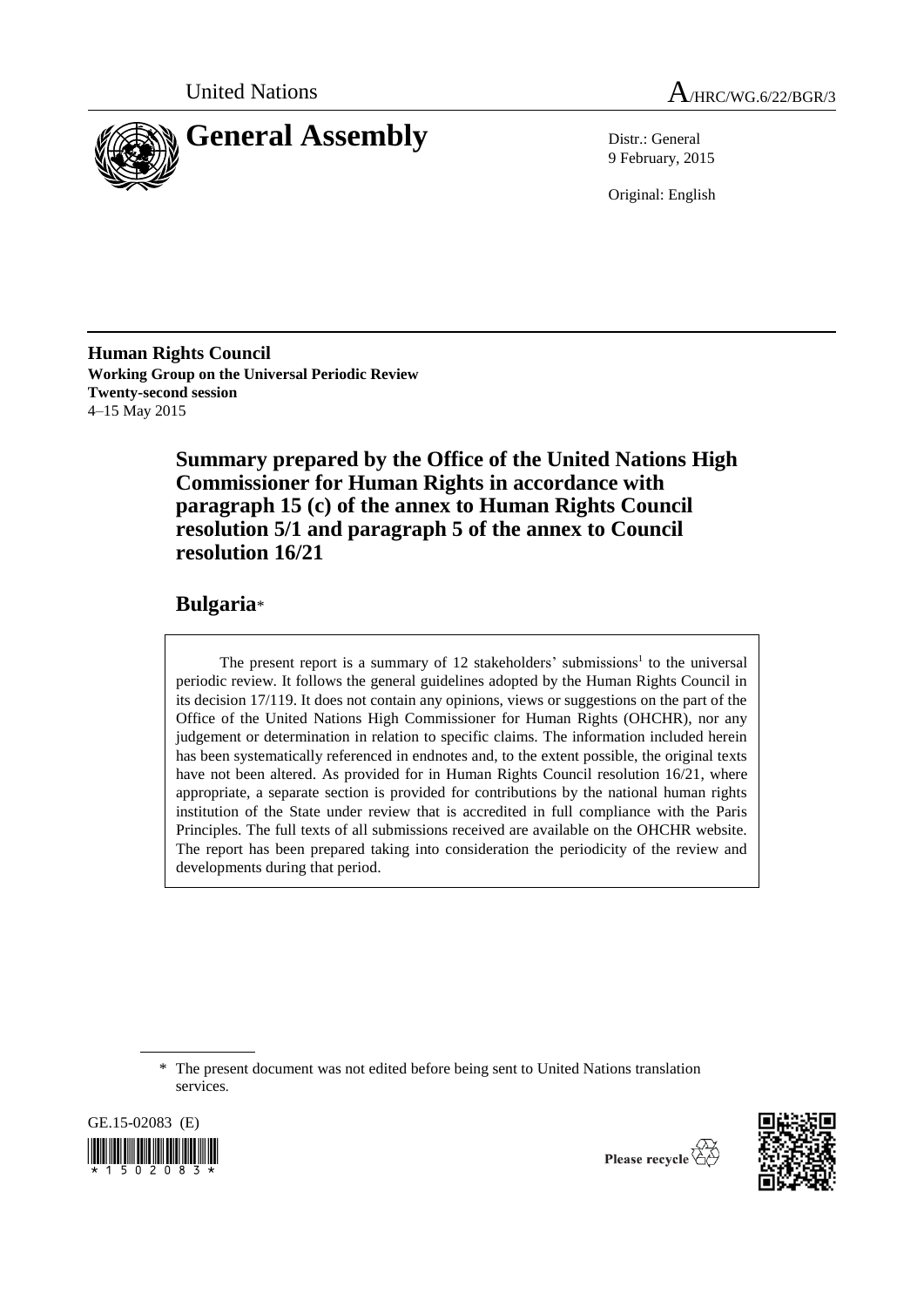# **Information provided by stakeholders**

# **A. Background and framework**

# **1. Scope of international obligations**<sup>2</sup>

1. Joint Submission (JS) 1 recommended ratification of OP-ICESCR.3 JS5 recommended ratification of OP-CRC-IC. 4

2. JS1 recommended ratification of the Council of Europe (CoE) Convention on Preventing and Combating Violence against Women and Domestic violence and of the Protocol 12 to the ECHR.<sup>5</sup>

# **2. Constitutional and legislative framework**

n/a

# **3. Institutional and human rights infrastructure and policy measures**

3. The Commissioner for Human Rights of CoE (CoE-Commissioner) recommended that Bulgaria ensure a sufficient allocation of resources to national human rights protection bodies, in particular the Commissioner for Protection against Discrimination (CPD) and the Ombudsman. <sup>6</sup> The European Commission against Racism and Intolerance (CoE-ECRI) reiterated its recommendation that Bulgaria set up local offices of CPD and provide them with adequate resources.<sup>7</sup>

# **B. Cooperation with human rights mechanisms**

4. JS5 stated that the recommendation no.  $110^8$ , that was put forward during the universal periodic review in 2010 (UPR), to undertake a transparent and inclusive process with civil society in the implementation of the UPR recommendations was not implemented. It highlighted a need for effective public consultation and the inclusion of civil society in decision making processes.<sup>9</sup>

# **C. Implementation of international human rights obligations**

# **1. Equality and non-discrimination**

5. JS1 stated that no specific legislation on gender equality was adopted and that no specialized body was created to implement the policy on gender equality.<sup>10</sup> It concluded that Bulgaria did not implement the UPR recommendations calling for the adoption of legislation on gender equality.<sup>11</sup> JS1 recommended adopting and implementing a specific legislation on equality between men and women. $12$ 

6. JS1 referred to the 2010 annual report of the Commission for Protection against Discrimination, indicating that deeply-rooted stereotypes were a serious obstacle for achieving gender equality.<sup>13</sup> JS2 stated that effective measures to address gender stereotypes, including in media and advertising, were not taken.<sup>14</sup> JS1 recommended adopting a comprehensive approach to overcome traditional stereotypes regarding the roles of women in family and society. <sup>15</sup>

7. The Advisory Committee on the Framework Convention for the Protection of National Minorities of CoE (CoE-ACFC) stated that the overall climate as regards inter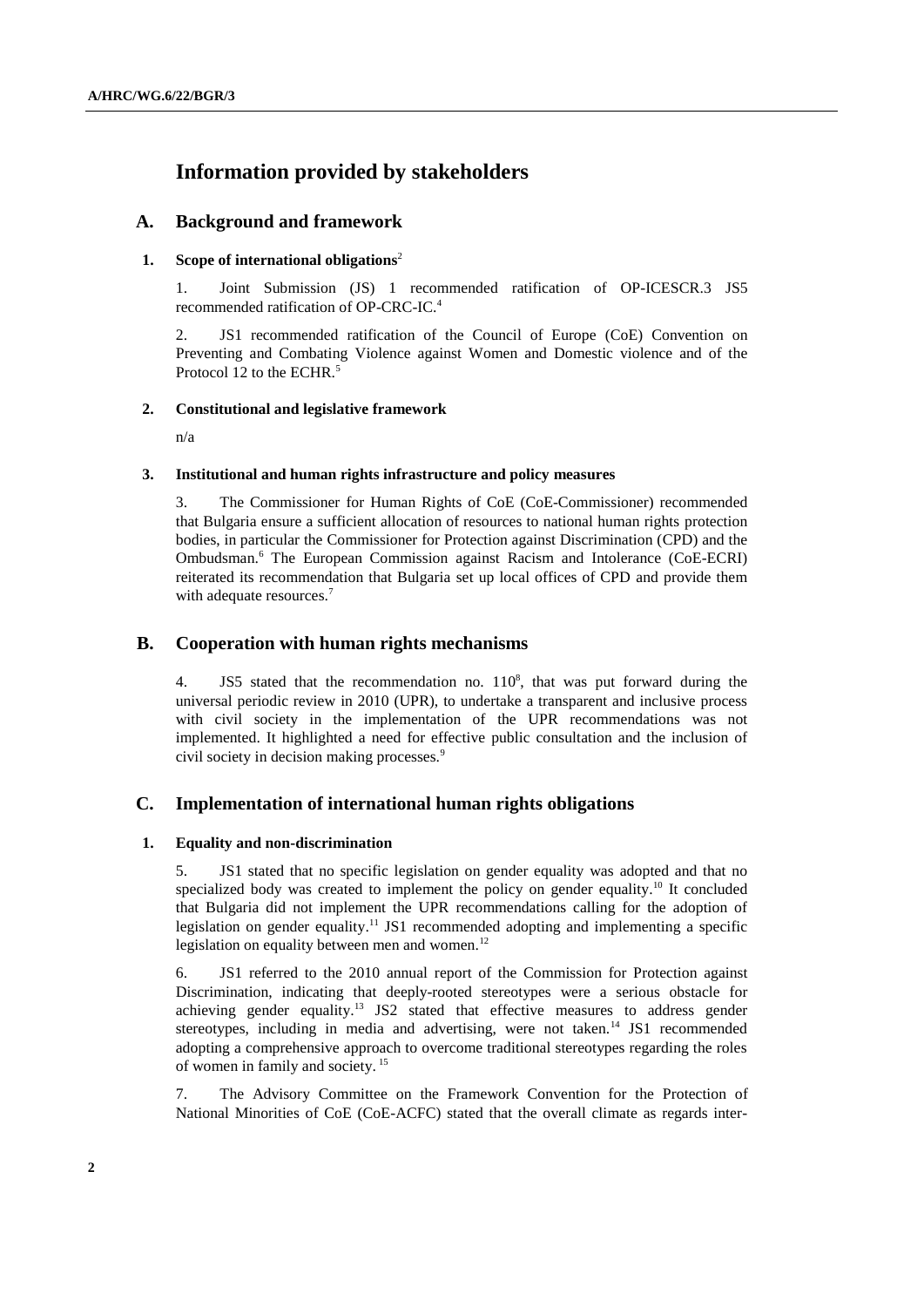ethnic tolerance deteriorated. Racism became increasingly widespread in political discourse and the media. <sup>16</sup> CoE-ECRI stated the main targets of racist hate speech were Roma, Muslims, Jews, Turks and Macedonians.<sup>17</sup> European Union Agency for Fundamental Rights (EU-FRA) referred to anti-Roma demonstrations.<sup>18</sup> CoE-ECRI stated that the authorities rarely voiced any counter-hate speech message to the public. Few cases of hate speech reached courts and the conviction rate was low.<sup>19</sup>

8. CoE-ECRI stated that racist violence continued to be perpetrated against Roma, Muslims, Jews and non-traditional religious groups.<sup>20</sup> CoE-Commissioner,<sup>21</sup> CoE-ACFC<sup>22</sup> and Amnesty International  $(AI)^{23}$  made similar observations.

9. AI referred to its research findings, suggesting that the criminal justice system continued to fail to thoroughly investigate and prosecute crimes where discrimination was an alleged motive. In many of the cases the investigation and prosecution considered the motive to be hooligan rather than racial in nature.<sup>24</sup> CoE-ECRI made a similar observation. <sup>25</sup> It stated that the authorities did not introduce a provision in the Criminal Code making racist motivation an aggravating circumstance for all criminal offences.<sup>26</sup>

AI noted that Bulgaria accepted the UPR recommendations nos. 39, 40, 41 and  $42^{27}$ to prevent and punish religious hatred, discrimination, racism, extremism and xenophobia and human rights violations committed against minorities. AI was concerned that the Government's commitment to prevent, address and remedy hate crimes did not result in the adoption of adequate measures to tackle the issue. Both the legal framework and practice fell short of the requirements of international human rights standards on hate crimes.<sup>28</sup>

11. CoE-ACFC recommended that Bulgaria condemn hate crimes and hate speech and ensure that all racially motivated offences are effectively identified, investigated and prosecuted.<sup>29</sup> AI,  $^{30}$  CoE-ECRI<sup>31</sup> and CoE-Commissioner  $^{32}$  made similar recommendations. CoE-ECRI recommended that the authorities insert a provision in the Criminal Code expressly stating that racist motivation for any ordinary offence constitutes an aggravating circumstance.<sup>33</sup>

12. CoE-ACFC recommended combatting manifestations of racism and intolerance in the media and promoting tolerance, understanding and intercultural dialogue among the population.<sup>34</sup> CoE-ECRI recommended that the authorities encourage the Council for Electronic Media to take action in all cases of dissemination of hate speech and to raise the fines for violations of legal provisions relating to hate speech and make greater use of the possibility of revoking broadcasting licences where appropriate.<sup>35</sup>

13. CoE-ECRI noted a growing number of ultra-nationalist/fascist groups and political parties.<sup>36</sup> EU-FRA made a similar observation.<sup>37</sup> CoE-ECRI recommended that the authorities: keep a close watch over the numerous extremist groups and political parties and take swift action against any criminal activities in which they engage, including incitement to discrimination, hatred and violence; <sup>38</sup> and include an obligation to suppress public financing of organisations or political parties which promote racism.<sup>39</sup>

14. AI stated that several far-right groups held anti-immigrant protests in 2013 in response to the sharp increase of refugees and migrants entering Bulgaria. It referred to reported attacks by individuals and organized groups, spreading fear among the migrant communities.<sup>40</sup> CoE-ACFC made a similar observation.<sup>41</sup> COE-ECRI recommended an awareness-raising campaign, promoting a positive image of and tolerance for asylum seekers and refugees.<sup>42</sup>

15. CoE-ECRI noted hate speech targeting sexual orientation and that hate speech or violence targeting sexual orientation or gender identity was not recognised as an offence in the Criminal Code.<sup>43</sup> AI referred to reported cases of violence and attacks against LGBTI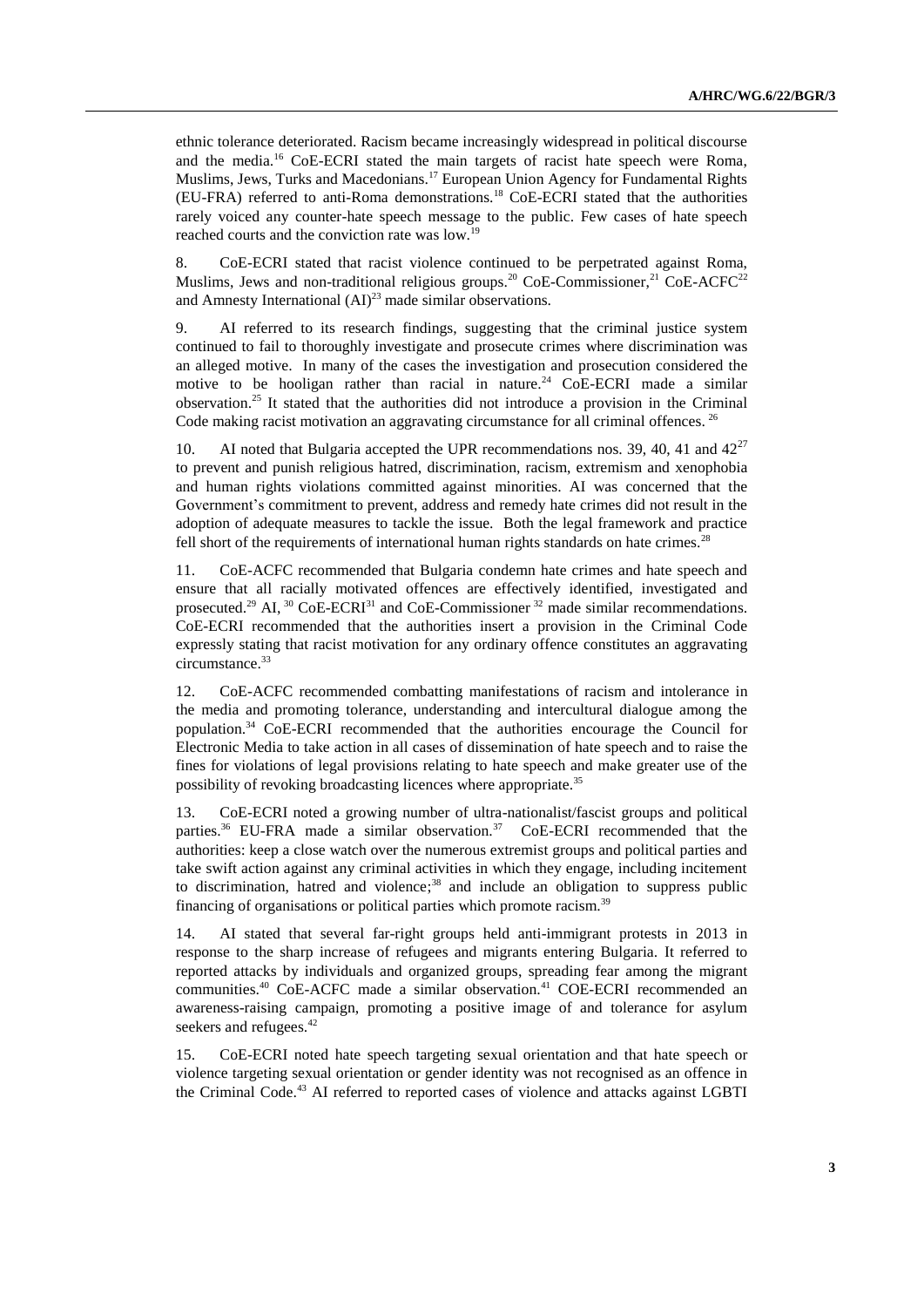persons or those who are perceived as having a different sexual orientation or gender identity.<sup>44</sup>

16. CoE-ECRI recommended that an action plan be adopted to combat homophobia and transphobia and that sexual orientation and gender identity be included in all the articles of the Criminal Code addressing hate speech and hate crime.<sup>45</sup> It recommended that the Antidiscrimination Act be amended to include gender identity as a ground of discrimination and that legislation be developed on gender recognition and gender reassignment.<sup>46</sup>

#### **2. Right to life, liberty and security of the person**

17. JS5 stated that the UPR recommendation no  $58^{47}$  to bring to justice persons and social institutions for children responsible for a large number reported deaths in the period of 2000-2010 was not implemented. There was no single indictment against those responsible for the deaths.<sup>48</sup>

18. The European Committee for the Prevention of Torture and Inhuman or Degrading Treatment or Punishment (CoE-CPT) recommended that Bulgaria ensure that there is zero tolerance of ill-treatment of prisoners $49$  and that the Minister of Internal Affairs deliver a firm message of "zero tolerance" of ill-treatment to all police staff.<sup>50</sup>

19. CoE-CPT stated that prison overcrowding remained a major problem, with the prison population on the rise and that the implementation of the plans to build three new prions was postponed.<sup>51</sup> It was concerned by the lack of progress regarding prison staffing levels as they remained insufficient to improve the treatment of prisoners.<sup>52</sup> CoE-CPT recommended that Bulgaria inter alia redouble its efforts to combat prison overcrowding by implementing policies designed to limit or modulate the number of persons sent to prison.<sup>53</sup>

20. CoE-CPT recommended that all prisoners be seen by a health-care staff member immediately upon arrival, as specified in the law and that prison health-care services perform a thorough screening of newly-arrived prisoners for injuries.<sup>54</sup> It recommended that the Ministry of Health become more actively involved in supervising the standard of care in places of deprivation of liberty. Consideration should be given to transferring the responsibility for prison health-care from the Ministry of Justice to the Ministry of Health.<sup>55</sup>

21. CoE-CPT recommended that the authorities carry out a thorough investigation into the problem of inter-prison violence and develop a national strategy to address this problem.<sup>56</sup>

22. CoE-CPT noted that no progress was made as regards the removal from the Criminal Code of the sentence of "life imprisonment without the right to substitution" (i.e. without possibility of parole). It reiterated its serious reservations about the very concept according to which life-sentenced prisoners were considered once and for all to be a permanent threat to the community and were deprived of any hope of being granted conditional release.CoE-CPT called on Bulgaria to amend the legislation with a view to making conditional release (parole) available to all life-sentenced prisoners, subject to a review of the threat to society posed by them on the basis of an individual risk assessment.<sup>57</sup> It urged the authorities to strive to increase the number of life-sentenced prisoners integrated into the general prisoner population.<sup>58</sup>

23. JS3 stated that domestic violence was a widespread problem. <sup>59</sup> JS1 considered that Bulgaria did not implement the UPR recommendations to combat gender based violence. No legal and other measures were undertaken to ensure effective protection of the victims of sexual violence.<sup>60</sup>

24. JS3 stated that the Law on Protection against Domestic Violence (LPADV) offered no criminal prosecution except where the offender violated the order for protection.<sup>61</sup> It stated that few procedures for violations of orders for protection were initiated, and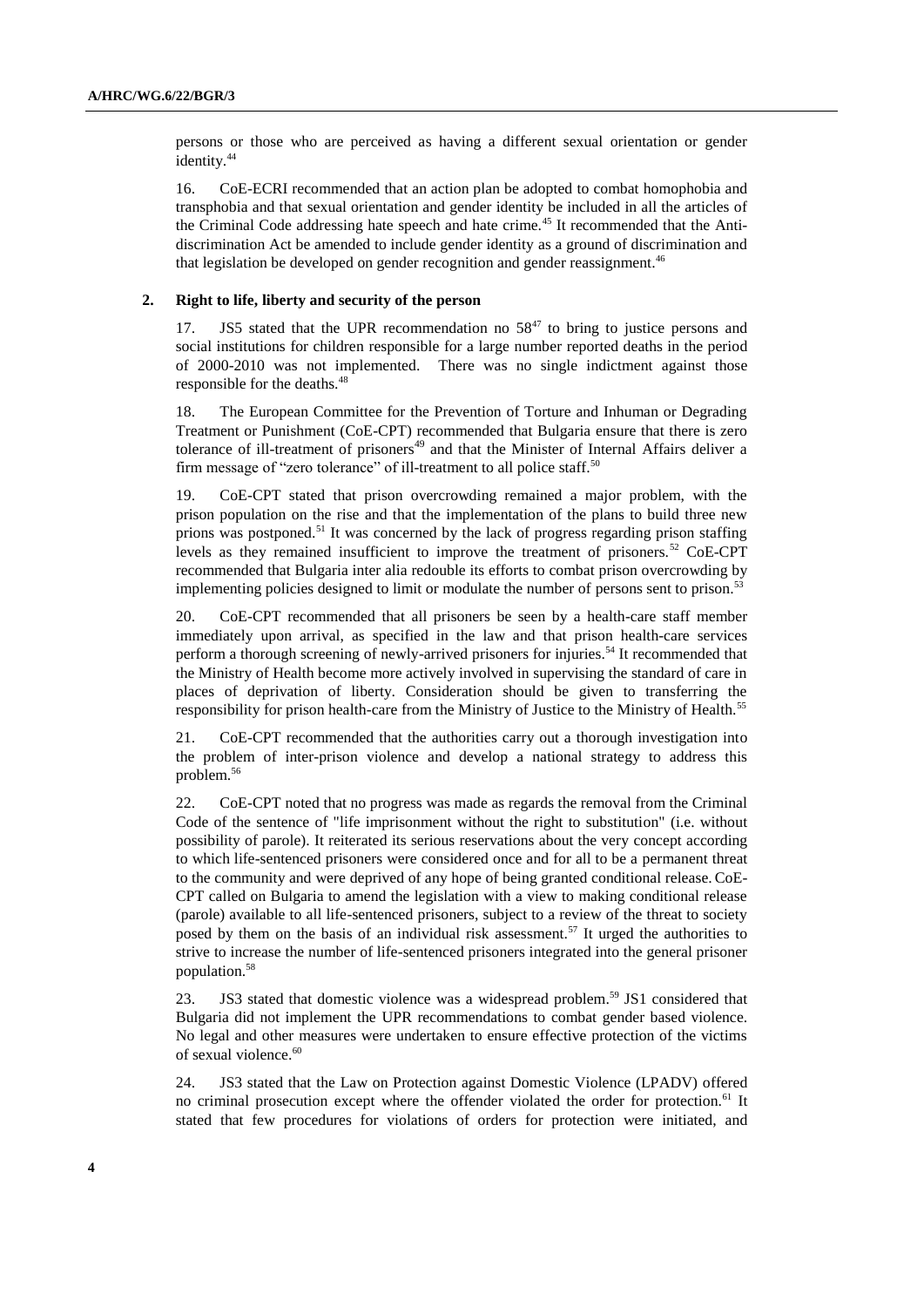ineffective police responses to those violations meant that most cases did not reach the prosecutor. 62

25. JS1 stated that light and medium bodily injuries, caused within the context of domestic violence, were prosecuted in a private complaint procedure on the initiative of the victim.<sup>63</sup> JS3 stated that victims who sustained medium-level injuries from a relative must proceed through the criminal justice system without the help of a prosecutor and must locate and call their own witnesses and present their own evidence in court. Without a state prosecutor to institute criminal prosecution, a perpetrator of such an injury could easily influence a victim not to prosecute, given their close relationship and the power and control over victims exercised by the perpetrator.<sup>64</sup> It concluded that the Criminal Code denied victims of domestic violence effective access to the criminal justice system. Responsibility for prosecuting violence against women should lie with public prosecution authorities and not with victims, regardless of the level or type of injury. 65

26. JS3 noted that the Criminal Code did not explicitly prohibit marital rape. Other crimes, including domestic violence and murder of domestic violence victims, were not classified as aggravated crimes under the law.<sup>66</sup> JS1 made a similar observation.<sup>67</sup>

27. JS1 recommended that Bulgaria classify all forms of violence within the family as criminal offences, including domestic violence.<sup>68</sup> JS3 recommended that Bulgaria allow state prosecution in cases of low and medium-level assaults when the victim and perpetrator are related. 69

28. JS2 noted a reduction of public funds allocated for NGO projects for the implementation of LPADV.<sup>70</sup> JS3 recommended that Bulgaria support and fund NGOs to continue providing services for victims of domestic violence.<sup>71</sup>

29. JS1 noted reports, indicating that verbal and physical abuse of women by hospital staff during abortion and delivery were common, albeit primarily verbal.<sup>72</sup> It recommended investigating cases of abuse of women in hospitals during childbirth, miscarriage or abortion.<sup>73</sup>

30. JS2 noted the prevalence of early and forced marriage of girls, mainly of Roma origin.<sup>74</sup>

31. JS5 stated that the UPR recommendation no.  $51^{75}$  related to policies on child abuse was not implemented. The adoption of a new Children's Act was put on hold and the capacity of social workers was limited.<sup>76</sup>

32. The Group of Experts on Action against Trafficking in Human Beings of CoE (CoE-GRETA) noted that Bulgaria was predominantly a country of origin of victims of human trafficking and thus, prevention was a strong aspect of the actions taken by the authorities. <sup>77</sup> JS5 stated that the recommendation no.  $57<sup>78</sup>$  to prevent human trafficking and to strengthen the national referral system was not implemented as no measures were taken to address the root causes.<sup>79</sup>

33. CoE-GRETA noted that the Roma community was highly affected by the problem of human trafficking.<sup>80</sup> However, the preventive measures aimed at raising broad awareness rather than focusing on the most vulnerable groups. The activities aimed at prevention of human trafficking usually took place in big towns and there was a shortage of preventive measures that took place in Roma neighbourhoods. <sup>81</sup> CoE-GRETA stated that the fact that the Roma community had an oral culture limited the impact of written information materials.<sup>82</sup>

34. CoE-GRETA urged Bulgaria to develop the aspect of prevention in the Roma community through specific campaigns which are not based on written materials. $83$  It also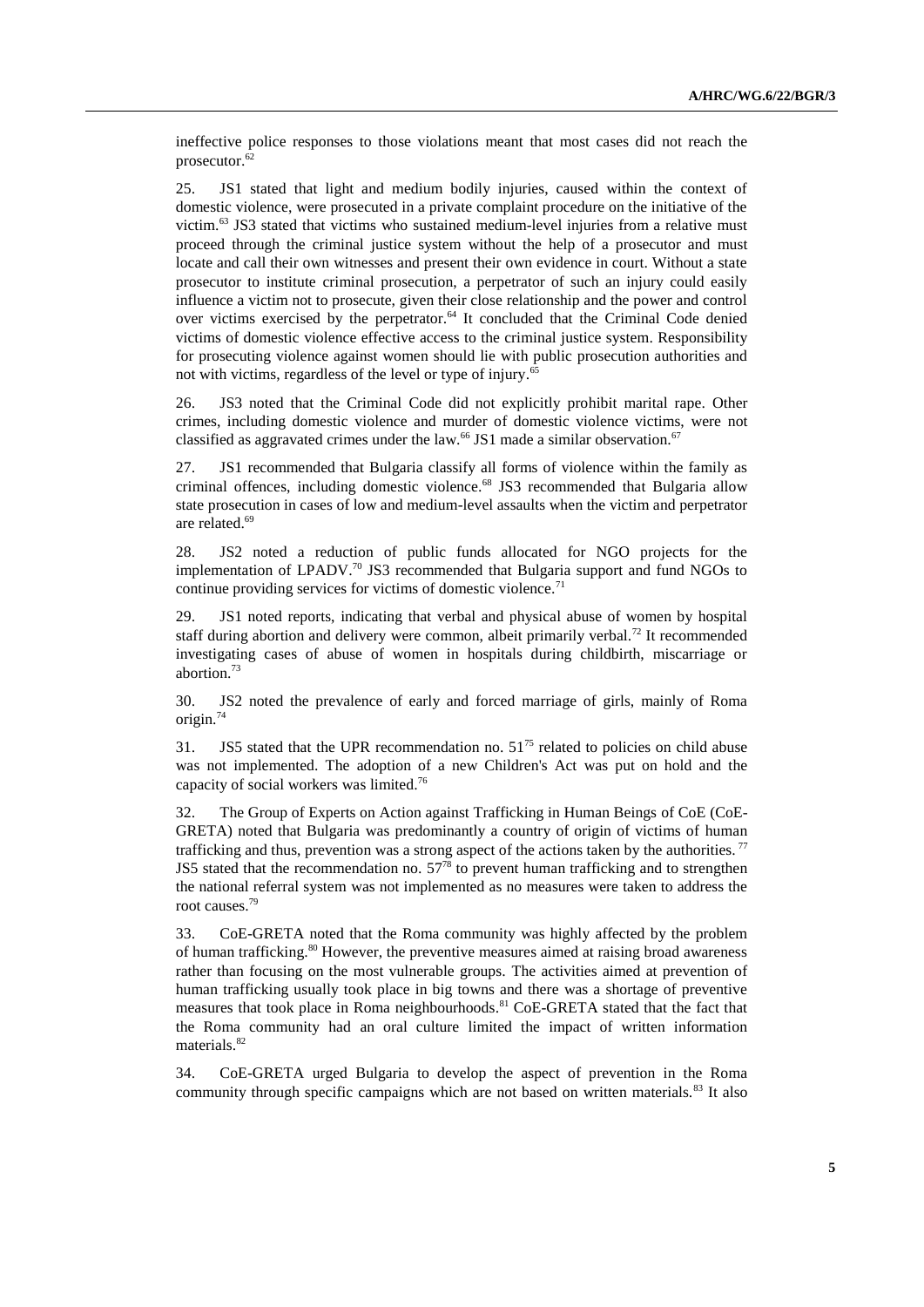urged to strengthen the prevention through social and economic empowerment measures for groups vulnerable to human trafficking.<sup>84</sup>

35. CoE-GRETA urged Bulgaria to take legislative measures allowing for the possibility of not imposing penalties on victims of human trafficking for their involvement in unlawful activities to the extent that they were compelled to do so. $85$  It recommended that Bulgaria develop the institutional and procedural framework for the repatriation and return of victims of human trafficking, with due regard to their safety, dignity and protection.<sup>86</sup>

36. CoE-GRETA urged the authorities to ensure that assistance measures for victims of trafficking provided for in law are guaranteed in practice. It stressed the need to set up a sufficient number of shelters for victims of trafficking and to ensure that the conditions provided in the shelters are adequate. It was necessary to provide victims of human trafficking with vocational training and access to the labour market with a view to improving their chances to reintegrate in society and to avoid re-trafficking.<sup>87</sup>

37 CoE-GREAT stated that despite the existence of legal possibilities for compensation of victims of human trafficking, there appeared to be difficulties in practice for victims to receive compensation. In particular, the procedure required them to provide copies of bills (e.g. from a pharmacy, doctor) as proof of damage. $88$  JS1 stated that the law did not provide for financial compensation of moral damages but only provided for financial compensation of a list of pecuniary damages.<sup>89</sup>

#### **3. Administration of justice, including impunity, and the rule of law**

38. CoE-CPT reiterated its recommendations that: the authorities recall to all police officers the legal obligation to grant access to a lawyer from the very outset of a person's deprivation of liberty; and that steps be taken, in consultation with the Bar Association, to make the system of legal aid effective, inter alia through the provision of proper funding and practical arrangements. 90

39. CoE-Commissioner reiterated his recommendation to establish an independent police complaints mechanism for the impartial investigation of alleged police misconduct.<sup>91</sup>

40. CoE-CPT recommended ensuring that the right of prisoners to lodge confidential complaints and to receive replies to them in due time is fully respected, by guaranteeing in practice that complainants will be free from reprisals.<sup>92</sup>

41. JS5 stated that the 2011 Concept on juvenile justice and the 2013 Road Map for the implementation of the Concept were not implemented. The rights of children in conflict with law continued to be violated. It concluded that the recommendations no 64 and no  $67<sup>93</sup>$ to ensure effective juvenile system were not implemented.<sup>94</sup>

42. CoE-CPT was concerned by the large number of allegations of corrupt practices by prison staff received at Burgas and Varna Prisons. It called upon the authorities to combat the phenomenon of corruption in all prisons and that a comprehensive and independent inquiry be conducted into allegations of corruptions in Burgas and Varna Prisons.<sup>95</sup>

## **4. Right to family life**

43. CoE-Commissioner was concerned at reports indicating that the situation of children living in some institutions remained substandard. He referred to the research findings, revealing that children in institutions were subjected to practices of malnourishment, violence, physical restraint and incapacitating drugs. Sick children were sometimes not hospitalised, or were hospitalised too late, and basic needs such as adequate heating, food and vital medication were not provided. Overcrowding and the small size of rooms fostered acts of aggression and self-injury.<sup>96</sup>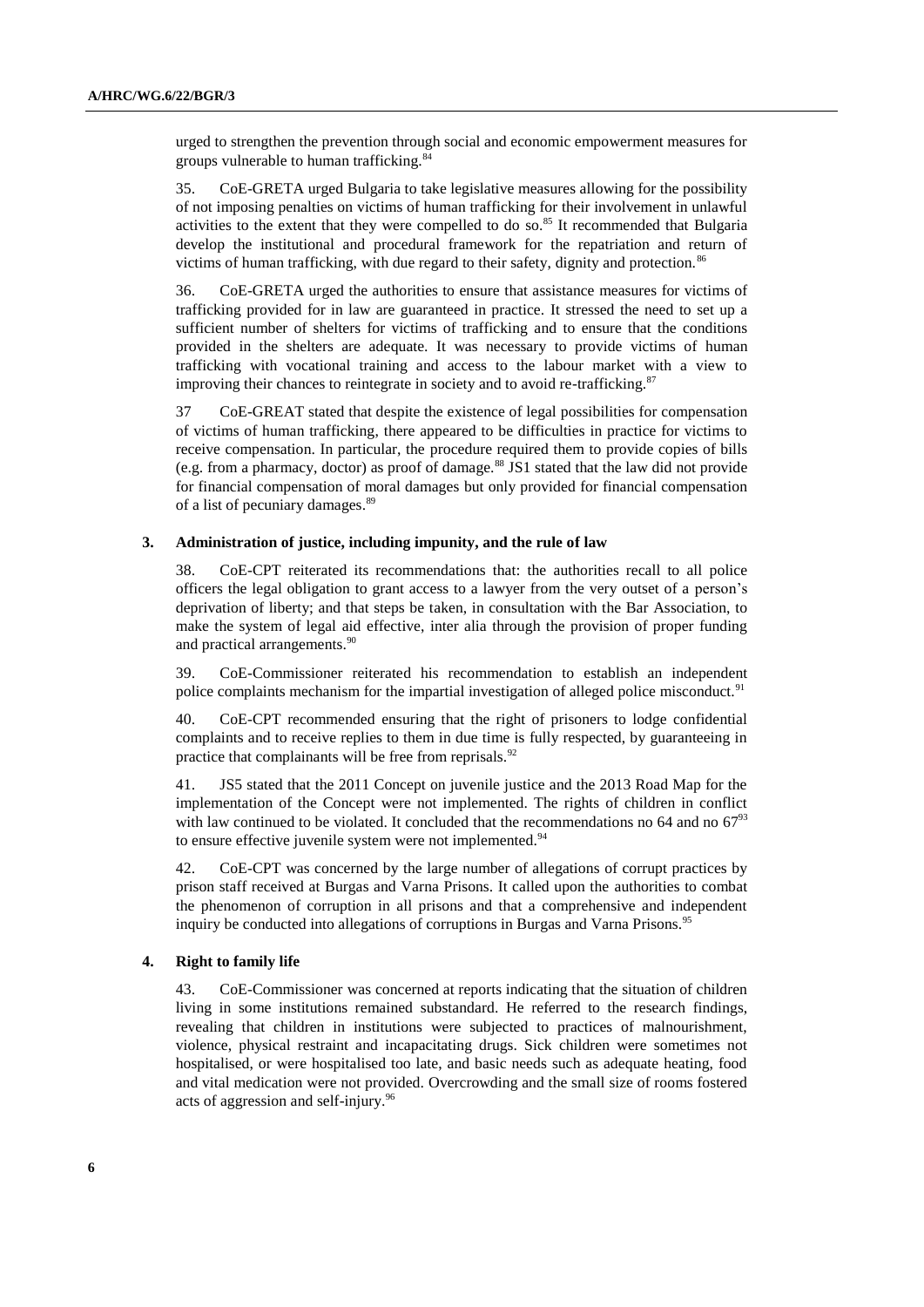44. JS5 stated that the UPR recommendation no  $15^{97}$  to establish procedures and mechanisms in order to ensure the health and safety of all children in institutions, including a child ombudsman was not implemented. The reform on institutional care did not provide for procedures and mechanism to ensure the health and safety of children in institutions and a child ombudsman was not established.<sup>98</sup>

45. JS5 noted the strategy for deinstitutionalisation of children. However, the approach should be changed from replacing large-scale institutions with small ones to the provision of adequate personal assistance, development of a housing policy and support for independent living in the community. It considered that the UPR recommendation no.  $20^{\circ9}$ on the deinstitutionalisation partially implemented.<sup>100</sup>

#### **5. Freedom of expression, and right to participate in public and political life**

46. The Office for Democratic Institutions and Human Rights of the Organisation for Security and Co-operation in Europe (OSCE-ODIHR) noted a growing concentration of media ownership in the hands of a restricted circle of businesspeople. Media ownership and funding lacked transparency.<sup>101</sup> It stated that political and business connections of media owners or editors were considered to contribute to self-imposed censorship and to less investigative journalism. 102

47. CoE-ACFC stated that persons belonging to some national minorities continued to be represented in Parliament, and, in regions where minorities lived in substantial numbers, they were mayors and members of locally elected bodies. However, the Roma minority remained largely side-lined from the legislative and executive spheres.<sup>103</sup> OSCE-ODHIR noted that the composition of the 2013 parliament was the first one without any Roma representative since 1991.<sup>104</sup>

48. CoE-ACFC called on the authorities to remove obstacles to and promote a better participation and representation of the Roma and numerically smaller minorities at all levels. <sup>105</sup> It recommended that persons belonging to national minorities be able to participate effectively in decision-making.<sup>106</sup>

49. EU-FRA noted that Bulgaria prohibited people with disabilities who had been deprived of their legal capacity from voting. $107$ 

#### **6. Right to health**

50. JS2 highlighted the high percentage of the population without effective access to quality health care and the reduction in health care budget for the period of 2008-2013. It mentioned corruption of the health care system as one of the obstacles to effective access to health care.<sup>108</sup>

51. JS1 noted information, indicating high levels of pregnancies among young persons between 15 and 19 years of age.<sup>109</sup> JS4 made a similar observation.<sup>110</sup> JS1 recommended that Bulgaria reduce teenage pregnancy.<sup>111</sup>

52. JS1 stated that Bulgaria had high abortion rates.<sup>112</sup> JS4 stated that abortion was perceived as a family planning method and awareness about family planning methods was low. Access to modern contraceptive methods was limited and the National Health Insurance Fund did not cover contraceptives.<sup>113</sup> CoE-ECRI noted that sex education was not part of the basic curriculum, but aspects of it came up in health education and subjects as biology and man and nature.<sup>114</sup>

53. JS1 recommended that Bulgaria ensure effective access to modern contraceptives and introduce compulsory sexuality education in schools.<sup>115</sup> JS4 recommended adopting a National Program on Sexual and Reproductive Health.<sup>116</sup>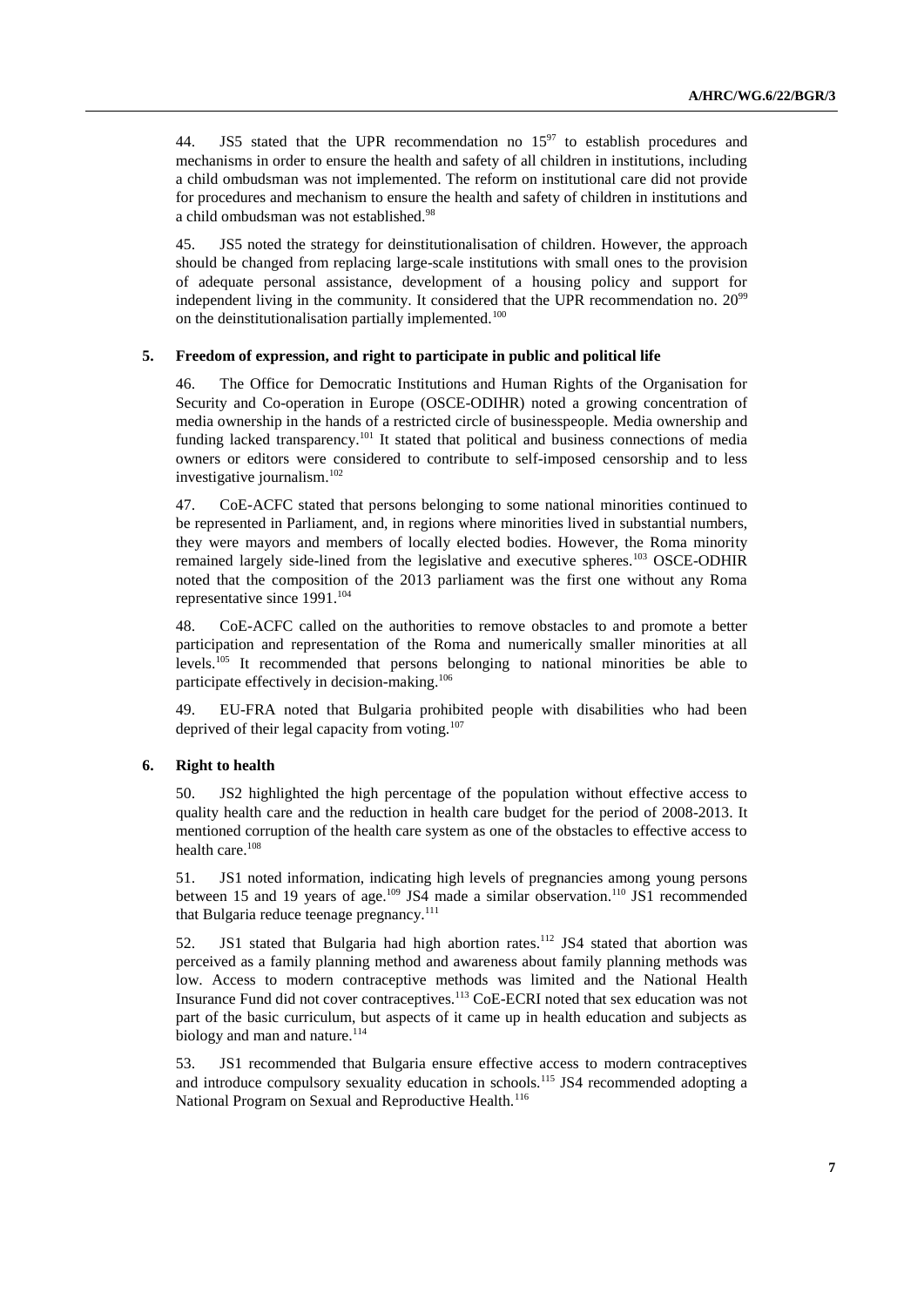54. JS1 referred to information, indicating a high percentage of newly registered HIV infections among young persons. 117

55. The Bulgarian Family Planning and Sexual Health Association (BFPA) stated that syphilis was removed from the list of socially significant diseases and that state funding and support for the treatment and care for syphilis decreased significantly. The dispensaries dealing with syphilis were transformed as healthcare centers within the municipality system and major part of them stopped implementing the function of dispensaries. Free of charge treatment were possible only when a woman was pregnant and infected with syphilis. The financial barrier hindered persons infected with syphilis to receive adequate treatment.<sup>118</sup> BFPA recommended that Bulgaria include syphilis in the list of infectious diseases that need compulsory treatment and ensure appropriate funding for the dispensers for the screening, diagnosis and treatment of syphilis and STIs.<sup>119</sup>

## **7. Persons with disabilities**

56. JS5 noted the efforts that were undertaken to close institutions for children with disabilities. However, it noted with concern that the establishment of alternative centres with a capacity up to 15 children, which were far from being a family-type, was a replacement of large-scale institutions with small ones. It highlighted a need of adopting human rights based approach to children and persons with disabilities. JS5 concluded that the UPR recommendation no  $19^{120}$  to accommodate the needs of mentally disabled children was not implemented.<sup>121</sup>

57. JS5 stated that the number of special schools for children with disabilities reduced, and the number of those children in kindergartens and schools increased. However, it was necessary to ensure the quality of inclusive education. It concluded that the UPR recommendation no.  $98^{122}$  on inclusion of children with disabilities in the general school system and on reduction of the number of schools for children with special educational needs was partially implemented.<sup>123</sup>

58. JS2 noted the lack of access of persons with disabilities to labour market and to medical and social services tailored for their needs. There was no system for remuneration of family members who provided long-term medical care to persons with disabilities.<sup>124</sup>

## **8. Minorities**

59. OSCE-ODHIR noted that the Constitution provided for the right of individuals to self-identification, however, it did not make a clear reference to national minorities.<sup>125</sup> CoE-ACFC stated that the authorities maintained the position that they would not recognise the existence of Pomak and Macedonian minorities as such.<sup>126</sup> CoE-Commissioner noted that Macedonians and Pomaks were not represented in the National Council for Cooperation on Ethnic and Demographic Issues (NCCEDI).<sup>127</sup> CoE-ACFC stated that only three predefined ethnic groups (Bulgarians, Turks and Roma) were listed in the final census questionnaire, and persons who wished to declare a Macedonian or Pomak identity were reportedly discouraged or even prevented from declaring these affiliations during the census.<sup>128</sup>

60. CoE-ACFC stated that a number of programmes, strategies and action plans were adopted to improve the situation of Roma. However, the relevant action plans, including the National Roma Integration Strategy (NRIS) (2012-2020), were not currently funded.<sup>129</sup> CoE-ECRI made a similar observation and noted with concern information that the NRIS had few positive results so far.<sup>130</sup> It recommended that adequate funding be allocated for the effective implementation of the NRIS.<sup>131</sup>

61. CoE-ACFC stated that the overall situation of Roma remained one of significant socio-economic disadvantage. Many Roma continued to live in poor housing conditions,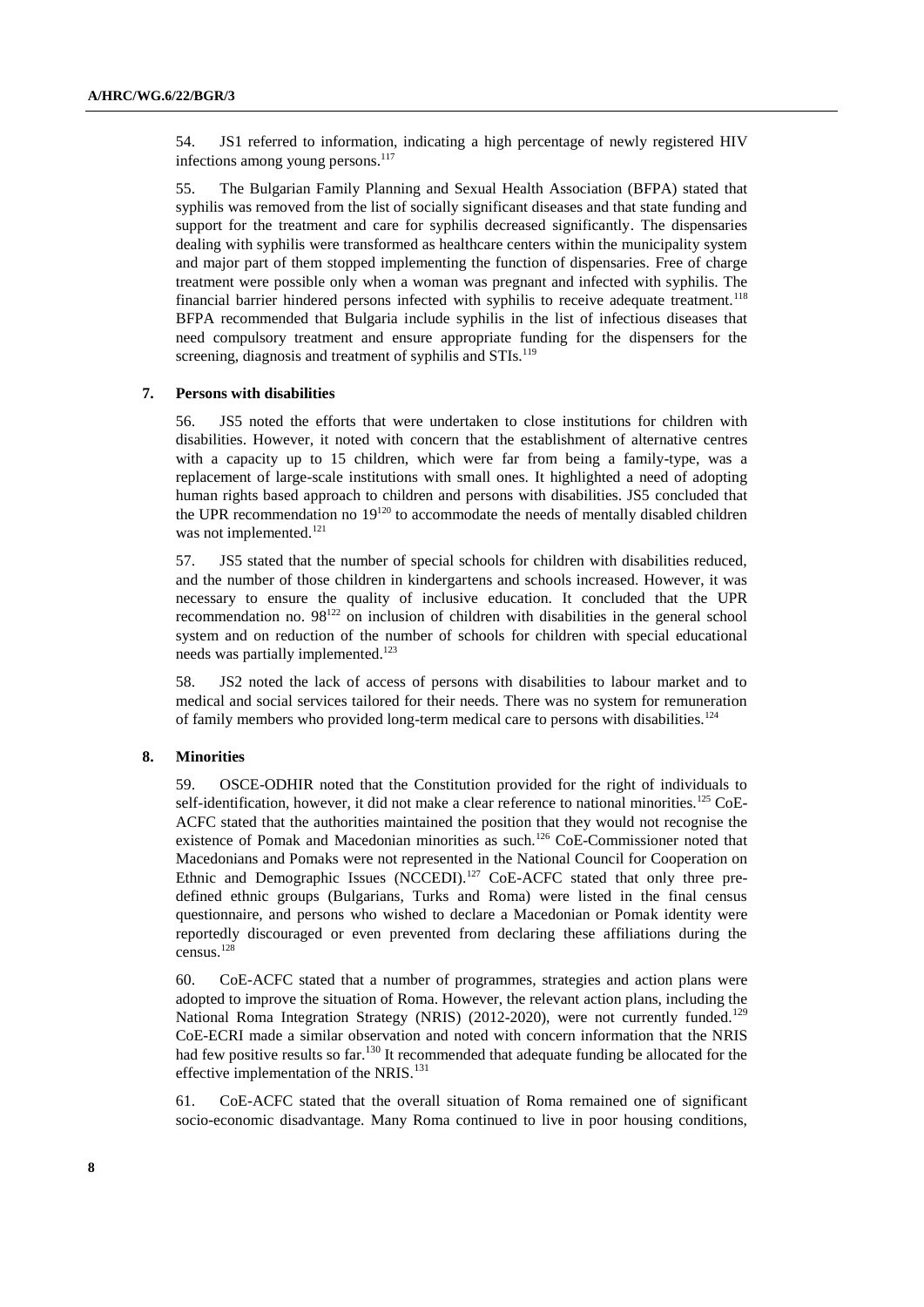often in areas with poor infrastructures, and to be at risk of forced eviction. The overall health status of Roma was lower than that of other citizens and there remained significant and persisting differences in the level of economic activity of Roma compared with ethnic Bulgarians.<sup>132</sup> CoE-ECRI<sup>133</sup> and CoE-Commissioner<sup>134</sup> made similar observations.

62. EU-FRA noted that Roma continued to face forced evictions and the dismantling of settlements.<sup>135</sup> CoE-Commissioner recalled that forced evictions should be avoided and when this was not possible, they should take place in full compliance with international standards, which included adequate alternative accommodation, due process and legal remedies, compensation and protection from homelessness.<sup>136</sup>

63. CoE-ACFC recommended that Bulgaria pursue and intensify efforts to address the socio-economic problems confronting persons belonging to minorities, particularly Roma, in fields such as housing, employment and health care. $137$ 

64. CoE-Commissioner noted the findings indicating that Roma children were overrepresented among children in institutional care.<sup>138</sup> JS5 stated that the UPR recommendation no  $70^{139}$  to set up a policy specifically aimed at reducing the number of Roma children in institutional care, was not implemented as no such specific policy was in place.<sup>140</sup>

65. JS5 noted that the recommendation no  $97<sup>141</sup>$  called on ensuring that compulsory preschool education covers the Roma and other minorities.<sup>142</sup> CoE-ECRI noted that the  $2012$ legal amendments introduced obligatory pre-schooling for two years.<sup>143</sup> JS5 stated that the 2013 legal amendments stipulated that parents whose children did not attend the compulsory pre-school education should lose child benefits. It stated that instead of depriving those parents from child benefits, a comprehensive approach and support to those parents was necessary. JS5 concluded that the recommendation no. 97 was not implemented.<sup>144</sup>

66. CoE-ACFC stated that the proportion of Roma pupils who did not complete secondary school or who never completed any level of education remained higher than the overall figure for the Bulgarian population.<sup>145</sup> CoE-ECRI regretted that although the authorities defined support for educational integration as a major priority and despite several efforts, low achievement in education persisted and drop-out rates continued to be disproportionately high among ethnic minorities, particularly Roma. It referred to a study conducted by the Commission for Protection against Discrimination, showing that discriminatory attitudes were endemic in the educational system. CoE-ECRI reiterated its conclusion of 2011 that efforts need to be pursued to remedy the educational gap between Roma and non-Roma children.<sup>146</sup>

67. CoE-ACFC recommended that Bulgaria pursue and intensify efforts to eliminate segregation in schooling and to promote the full integration of Roma children in mainstream schools and classes, including through measures targeted specifically at improving the access of Roma children to kindergarten, at encouraging them to remain in school until they complete their secondary education and at helping parents to support their children in this respect.<sup>147</sup> CoE-Commissioner made similar recommendations.<sup>148</sup>

68. CoE-ACFC stated that the number of pupils studying their minority language was low. Minority-language teaching was not included in the compulsory general curriculum but only offered as an element of the elective chapters of the school curriculum and no provision was made for bilingual teaching or for other subjects to be taught in minority languages. There was a shortage of up-to-date textbooks for the teaching of Turkish and Romani and since 2010 no universities offered a course for primary school teachers who will be using the Romani language. $149$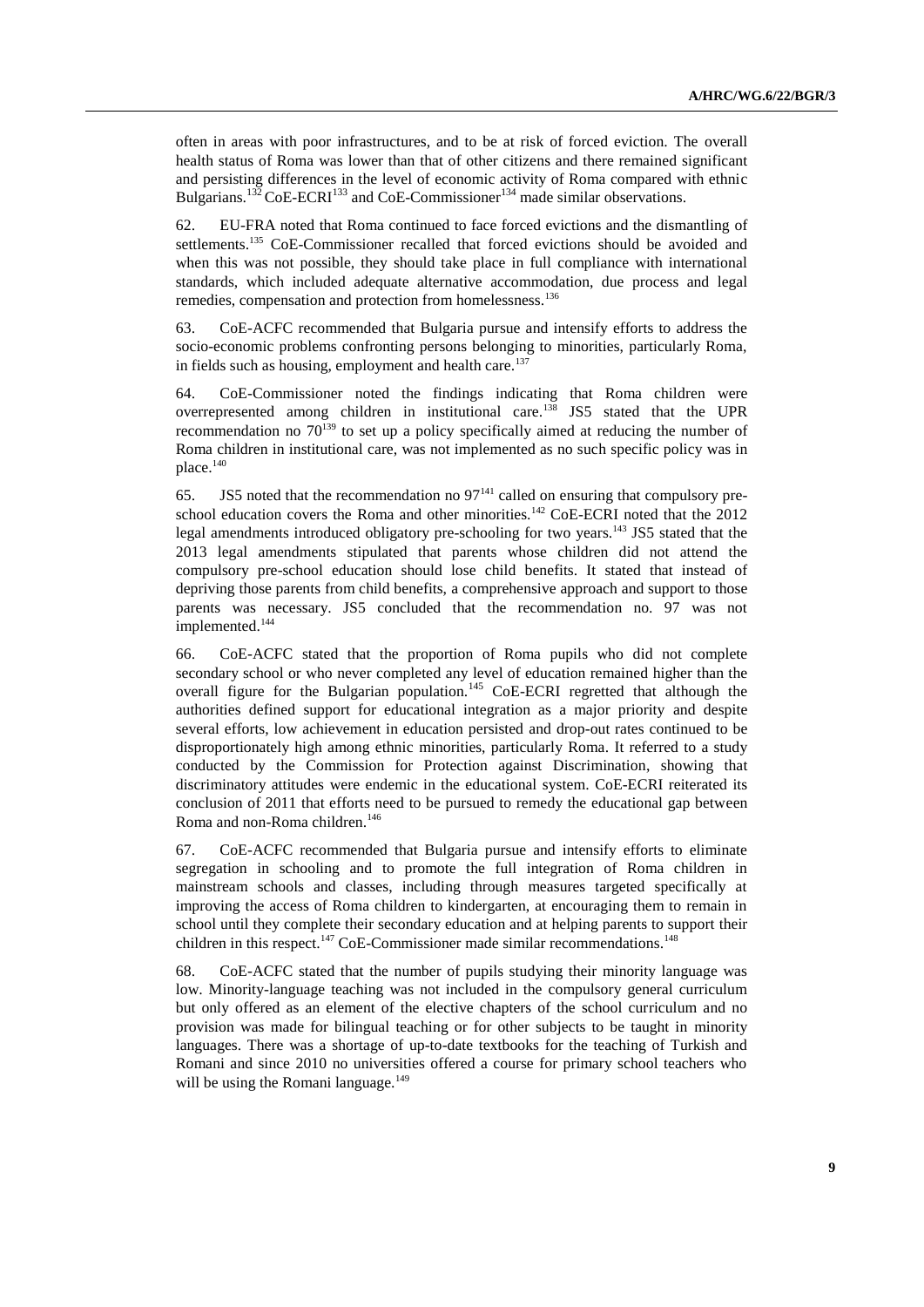69. CoE-ACFC recommended that Bulgaria adopt measures to affirm and protect the right of persons belonging to national minorities to learn their minority language. <sup>150</sup> It recommended that the authorities establish clear criteria and transparent procedures in law on how and when the use of minority languages may be instituted.<sup>151</sup>

#### **9. Migrants, refugees and asylum seekers**

70. AI and HRW noted that Bulgaria accepted the UPR recommendation no.  $10^{152}$  to adopt a domestic legislation in accordance with the 1951 Convention on the Status of Refugees and the Optional Protocol thereto, guaranteeing efficient access to procedures for determining refugee status to persons requiring international protection.<sup>153</sup> AI stated that despite the endorsement of the recommendation, the situation of refugees and asylumseekers was affected by systemic inadequacies, especially with regard to reception conditions and illegal push-back from Bulgaria. 154

71. CoE-ECRI noted that Bulgaria faced with an increasing influx of Syrian refugees.<sup>155</sup> HRW stated that as the numbers of people crossing the border rose in 2013, the Government adopted a plan to reduce the number of irregular migrants and asylum seekers, included the construction of a 30-kilometer barrier wall along the most sensitive sections of the border and for increasing the number of border patrols. This containment plan succeeded in stopping the influx almost entirely.<sup>156</sup> JS5<sup>157</sup> and  $AI<sup>158</sup>$  made similar observations.

72. CoE-ECRI was concerned by the 2013 decision of the Government to build a 30 kilometer barrier fence on the border. Such action could jeopardise Bulgaria's international obligations under the 1951 Convention if genuine refugees were prevented from entering the territory to seek international protection.<sup>159</sup> EU-FRA made a similar observation.<sup>160</sup> CoE-ECRI recommended removing any border fences which create physical barriers to refugees seeking international protection. 161

73. HRW stated that migrants reported of having been summarily returned—or pushed back— after crossing to Bulgaria and that a near complete shutdown of irregular border crossings occurred with the implementation of the containment plan. According to the findings of the research conducted by HRW, irregular border crossers were apprehended and summarily returned without proper procedures and with no opportunity to lodge asylum claims. Those border pushbacks sometimes involved border guards using excessive force. The asylum seekers and migrants described being beaten with truncheons, electric shocks, kicked and verbally abused by the border officials.<sup>162</sup>

74. AI recommended that Bulgaria halt the unlawful push-back of migrants and refugees across its boarder and conduct effective investigations into all allegations of such pushbacks.<sup>163</sup> HRW made similar recommendations.<sup>164</sup>

75. AI stated that in 2013, when Bulgaria experienced a significant increase in the number of asylum-seekers and migrants, the authorities failed to take adequate measures to respond to the situation. Hundreds of people in need of international protection lived for months in sub-standard reception conditions without access to asylum procedures. The new reception centers offered inadequate living conditions.<sup>165</sup>

76. CoE-ECRI stated that emergency centres, effectively a detention centre, accommodated asylum seekers in tents, containers and a dilapidated building.<sup>166</sup> HRW stated that two detention centers for irregular migrants operated by the Ministry of Interior were guarded prison-like buildings surrounded by high walls and barbed wire. Detainees in both facilities complained about abusive, sometimes violent, treatment by guards, overcrowding and noise. Detainees complained that they had limited means to communicate with the outside world and a lack of communication with guards and other authorities.<sup>167</sup>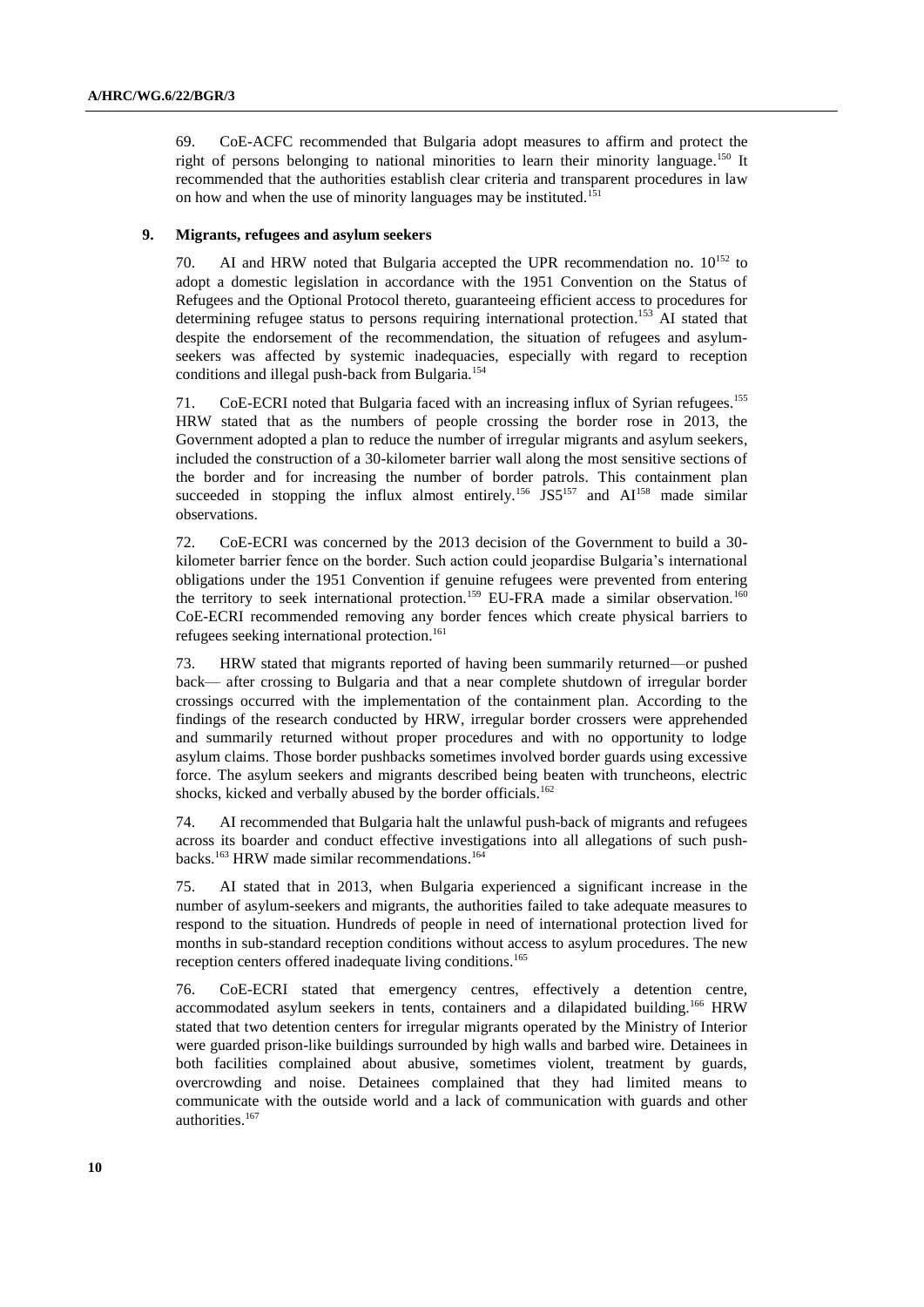77. HRW recommended that Bulgaria stop routine detention of asylum seekers and instead provide open accommodation and ensure that all detainees in the custody of the General Directorate of the Border Police and the Ministry of Interior are treated in a humane and dignified manner and that their detention fully complies with Bulgaria's international obligations governing the administrative detention of migrants.<sup>168</sup>

78. HRW stated that the Law on Asylum and Refugees provided that unaccompanied minors should be appointed a legal guardian. None of the unaccompanied children interviewed in 2013 were assigned a legal guardian. HRW noted confirmation received by UNHCR that this was a common practice.<sup>169</sup>

79. HRW stated the authorities did not have any specialized measures to conduct age verification or age assessment of people who appeared or claimed to be children. Unaccompanied children were routinely accommodated together with adults in reception centres in poor conditions. Access to education was non-existent in the open reception centres.<sup>170</sup> It recommended that Bulgaria: stop detaining unaccompanied migrant children or children with their families and detain children only as a measure of last resort; do not detain children with unrelated adults; provide all unaccompanied children with appropriate legal guardians.<sup>171</sup>

80. AI stated that refugees continued to experience problems in accessing education, housing, health-care and other public services. In July 2014, the Government rejected the annual plan for the implementation of the National Strategy for the Integration of Beneficiaries of International Protection in Bulgaria. As a result, integration programs for refugees have stalled.<sup>172</sup> AI recommended that Bulgaria adopt the implementation plan for the National Strategy for the Integration and ensure that beneficiaries of international protection have access to education, housing, healthcare and livelihood opportunities. $173$ 

81. AI stated that refugee children faced difficulties in accessing primary education. The Schools Act required new pupils to pass an exam in Bulgarian and in other subjects.<sup>174</sup> It recommended that Bulgaria guarantee access to education for asylum-seeking children and refugee children without delay.<sup>175</sup> HRW made a similar recommendation.<sup>176</sup>

## **10. Right to development**

82. The Bulgarian Platform for International Development (BPID) recommended that Bulgaria enact legislation on development cooperation and ensure participation of civil society organisation in this area.<sup>177</sup>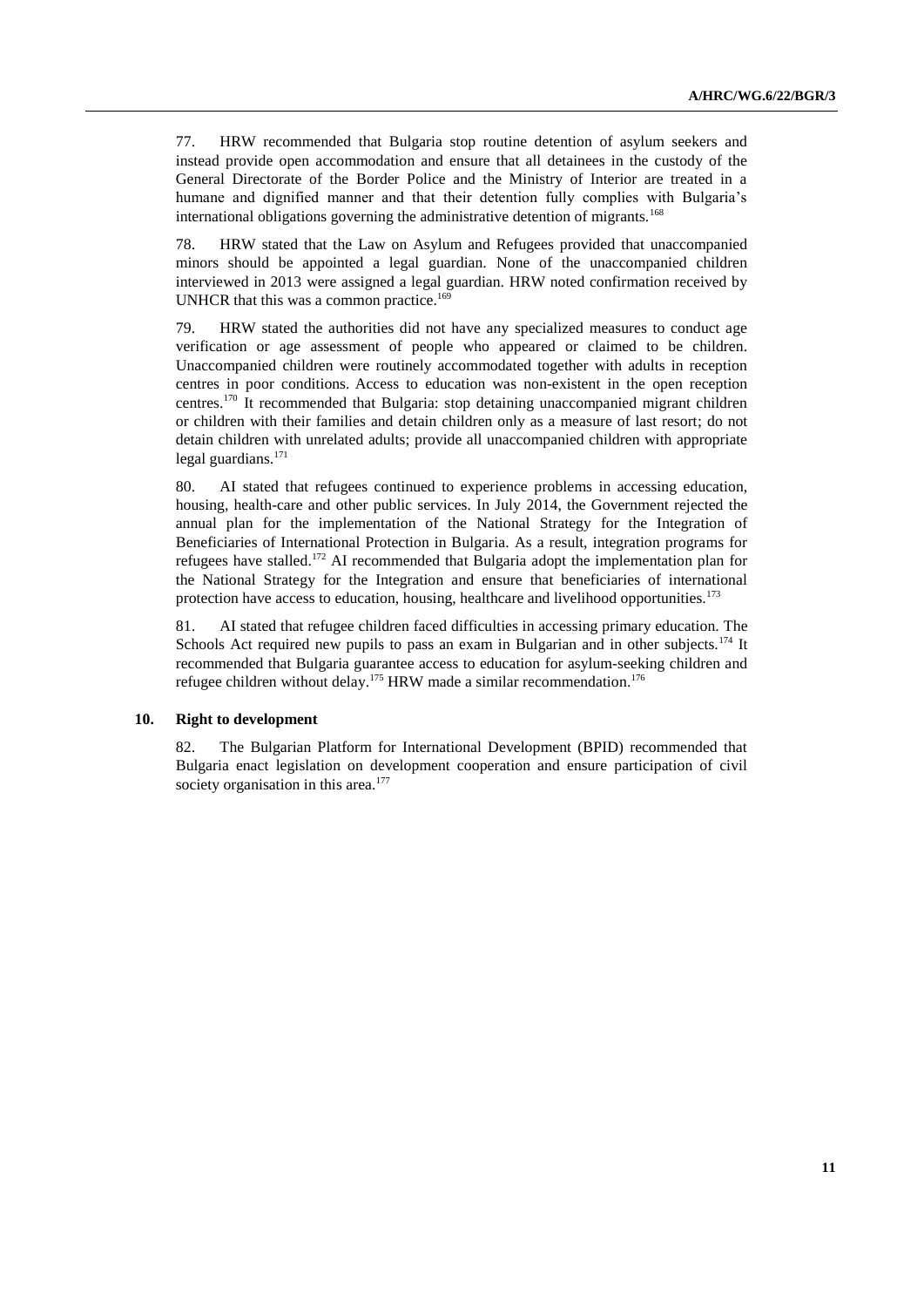# *Notes*

|                                             | The stakeholders listed below have contributed information for this summary; the full texts of all<br>original submissions are available at: www.ohchr.org.                                        |
|---------------------------------------------|----------------------------------------------------------------------------------------------------------------------------------------------------------------------------------------------------|
|                                             |                                                                                                                                                                                                    |
| Civil society                               |                                                                                                                                                                                                    |
| Individual submissions:                     |                                                                                                                                                                                                    |
| AI                                          | Amnesty International, London (United Kingdom of Great Britain and<br>Northern Ireland);                                                                                                           |
| <b>HRW</b>                                  | Human Rights Watch, New York (United States of America);                                                                                                                                           |
| <b>BFPA</b>                                 | Bulgarian Family Planning and Sexual Health Association, Sofia (Bulgaria);                                                                                                                         |
| <b>BPID</b>                                 | Bulgarian Platform for International Development, Sofia (Bulgaria).                                                                                                                                |
| Joint submissions:                          |                                                                                                                                                                                                    |
| JS1                                         | Joint submission 1 submitted by: Gender Alternatives Foundation (Bulgaria)<br>and the Sexual Rights Initiative (a coalition of organizations from Canada,<br>Poland, India, Argentina and Africa); |
| JS <sub>2</sub>                             | Joint submission 2 submitted by: Bulgarian Gender Research Foundation in<br>cooperation (Bulgaria) in cooperation with Compassion Alzhemer's<br>Foundation (Bulgaria);                             |
| JS3                                         | Joint submission 3 submitted by: Advocates for Human Rights (USA) and                                                                                                                              |
|                                             |                                                                                                                                                                                                    |
|                                             | Bulgaria Gender Research Foundation (Bulgaria) in cooperation with the                                                                                                                             |
|                                             | Alliance for Protection against Domestic Violence (Bulgaria);                                                                                                                                      |
| JS4                                         | Joint submission 4 submitted by: National Network of Health Mediators,                                                                                                                             |
|                                             | Bulgarian Family and Sexual Association and Ethnic Minorities Health                                                                                                                               |
|                                             | Problems Foundation, Sofia (Bulgaria);                                                                                                                                                             |
| JS5                                         | Joint submission 5 submitted by: National Network for Children - an alliance<br>of 124 civil society organisations (Bulgaria).                                                                     |
| Regional intergovernmental organization(s): |                                                                                                                                                                                                    |
| CoE                                         | Council of Europe, Strasbourg (France);                                                                                                                                                            |
|                                             | Attachments:                                                                                                                                                                                       |
|                                             | (CoE-Commissioner) Letter of Mr. Thomas Hammarberg, Commissioner for                                                                                                                               |
|                                             | Human Rights of the Council of Europe to the Minster of Foreign Affairs of                                                                                                                         |
|                                             | Bulgaria, Strasbourg, 24 January, 2012, CommHR/SG/sf 002-2012;                                                                                                                                     |
|                                             | (CoE-GRETA) Group of Experts on Action against Trafficking in Human                                                                                                                                |
|                                             | Beings, Report concerning the implementation of the Council of Europe                                                                                                                              |
|                                             | Convention on Action against Trafficking in Human Beings by Bulgaria, First                                                                                                                        |
|                                             | Evaluation Round, Strasbourg, 14 December, 2011; GRETA (2011)19;                                                                                                                                   |
|                                             | (CoE-ECRI) European Commission against Racism and Intolerance Report on                                                                                                                            |
|                                             | Bulgaria, adopted in June 2014 and published in September, 2014 CRI<br>(2014)36;                                                                                                                   |
|                                             |                                                                                                                                                                                                    |
|                                             | (CoE-ACFC) Advisory Committee on The Framework Convention For The<br>Protection Of National Minorities, Strasbourg, Third Opinion on Bulgaria                                                      |
|                                             |                                                                                                                                                                                                    |
|                                             | adopted on 11 February, 2014 ACFC/OP/III (2014) 001;                                                                                                                                               |
|                                             | (CoE-CPT Report of December 2012) Report to the Bulgarian Government                                                                                                                               |
|                                             | on the visit to Bulgaria carried out by the European Committee for the                                                                                                                             |
|                                             | Prevention of Torture and Inhuman or Degrading Treatment or Punishment<br>from 4 to 10 May, 2012, which was published on 4 December 2012, CPT/Inf                                                  |
|                                             | (2012)32;                                                                                                                                                                                          |
|                                             | (CoE-CPT Report of March 2012) Report to the Bulgarian Government on the                                                                                                                           |
|                                             | visit to Bulgaria carried out by the European Committee for the Prevention of                                                                                                                      |
|                                             | Torture and Inhuman or Degrading Treatment or Punishment from $18 - 29$                                                                                                                            |
|                                             | October 2010 which was published on 15 March 2012, CPT/Inf (2012)9.                                                                                                                                |
| <b>EU-FRA</b>                               |                                                                                                                                                                                                    |
|                                             | European Union Agency for Fundamental Rights, Vienna (Austria);                                                                                                                                    |
|                                             | OSCE-ODIHR Office for Democratic Institutions and Human Rights of the Organisation for                                                                                                             |
|                                             | Security and Co-operation in Europe, Warsaw, Poland;<br>Attachments:                                                                                                                               |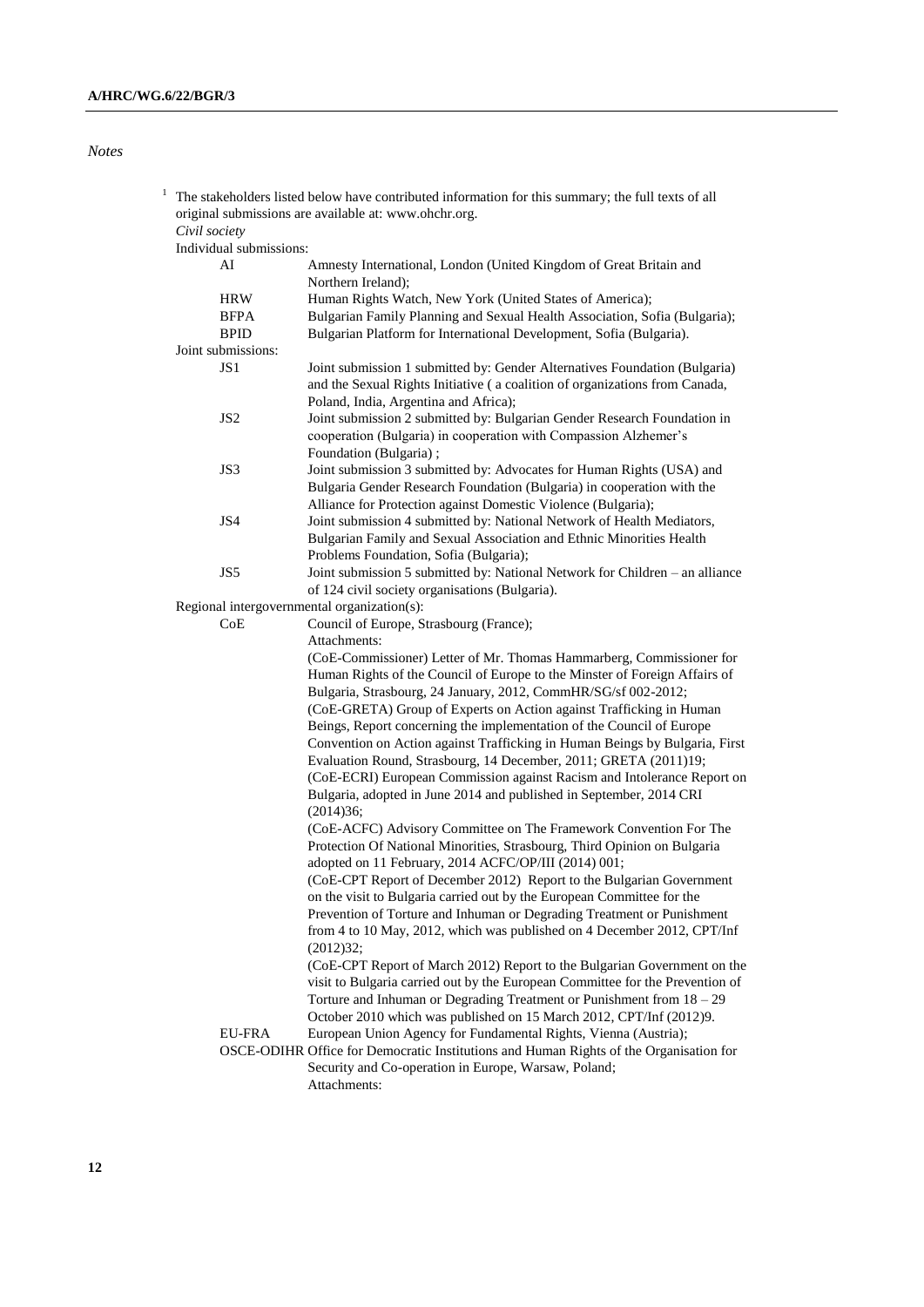(OSCE/ODIHR: Report 2013) Election Assessment Mission Final Report, Early Parliamentary Elections on 12 May, 2013, Warsaw, 25 July, 2013; (OSCE/ODIHR: Report 2011) Limited Election Assessment Mission Final Report, Presidential and Municipal Elections on 23 and 30 October 2011, Warsaw, 5 January 2012.

<sup>2</sup> The following abbreviations have been used in the present document:<br>ICESCR International Covenant on Economic, Social a

- ICESCR International Covenant on Economic, Social and Cultural Rights<br>OP-ICESCR Optional Protocol to ICESCR
- OP-ICESCR Optional Protocol to ICESCR<br>OP-CRC-IC Optional Protocol to CRC on
- Optional Protocol to CRC on a communications procedure
- ECHR Convention for the Protection of Human Rights and Fundamental Freedoms.
- 3 JS1, para. 9.
- 4 JS5, p. 11.
- <sup>5</sup> JS1, paras. 7 and 8. See also CoE-ECRI, para. 2.
- <sup>6</sup> CoE-Commissioner, para. 19.
- <sup>7</sup> COE-ECRI, para. 90.
- <sup>8</sup> For the full text of the recommendation see A/HRC/16/9, para. 80.110 (Norway).
- $9$  JS5, p. 4.
- <sup>10</sup> JS1, para. 3. See also JS2, p. 3 and JS5, p. 5.
- $11$  JS1, para. 6. See also JS2, p. 3 and JS5, p. 5.
- $12$  JS1, para. 11. See also JS2, p. 2.
- <sup>13</sup> JS1, para. 5.
- $14$  JS2, p. 4.
- <sup>15</sup> JS1, para. 12.
- <sup>16</sup> CoE-ACFC, Executive Summary. See also para. 13.
- <sup>17</sup> CoE-ECRI, para. 31. See also AI, p. 3.
- <sup>18</sup> EU-FRA, p. 5 and Fundamental Rights: Challenges and achievements in 2012 : Annual Report, p. 20.
- <sup>19</sup> CoE-ECRI, Summary, p. 9.
- <sup>20</sup> CoE-ECRI, Summary, p. 9.
- <sup>21</sup> CoE-Commissioner, para. 21. See also para. 15.
- <sup>22</sup> CoE-ACFC, Executive Summary. See also para. 14.
- <sup>23</sup> AI, p. 3.
- <sup>24</sup> AI, p. 1.
- <sup>25</sup> CoE-ECRI, Summary, p. 9. See also paras. 58 and 59.
- <sup>26</sup> CoE-ECRI, Summary, p. 9. See also CoE-ACFC, para. 14.
- <sup>27</sup> For the full text of the recommendations see A/HRC/16/9, recommendation 80.39 (Algeria), recommendation 80.40 (Mexico), recommendation 80.41 (Malaysia) and recommendation 80.42 (Czech Republic).
- $28$  AI, p. 1.
- <sup>29</sup> CoE-ACFC, Executive Summary.
- $30$  AI, p. 4.
- <sup>31</sup> COE-ECRI, para. 39.
- <sup>32</sup> CoE-Commissioner, paras 21 and 15.
- <sup>33</sup> CoE-ECRI, Summary, p. 10 and para. 15.
- <sup>34</sup> CoE-ACFC, paras. 70 and 71.
- <sup>35</sup> CoE -ECRI, Summary, p. 10 and para. 46.
- <sup>36</sup> CoE-ECRI, Summary, p. 9. See also paras. 31 and 32 and CoE-ACFC, Executive Summary.
- <sup>37</sup> EU-FRA, p. 3, Fundamental Rights : Challenges and achievements in 2013: Annual Report 2013, p. 152.
- <sup>38</sup> CoE-ECRI, para. 33.
- <sup>39</sup> CoE-ECRI, Summary, p. 10 and para. 26.
- $40$  AI, p. 3.
- <sup>41</sup> CoE-ECRI, Executive Summary.
- <sup>42</sup> CoE-ECRI, Summary, p. 10 and para. 49.
- <sup>43</sup> CoE-ECRI, Summary, p. 9.
- $44$  AI, p.3.
- <sup>45</sup> CoE-ECRI, Summary, p. 10 and paras. 123 and 106.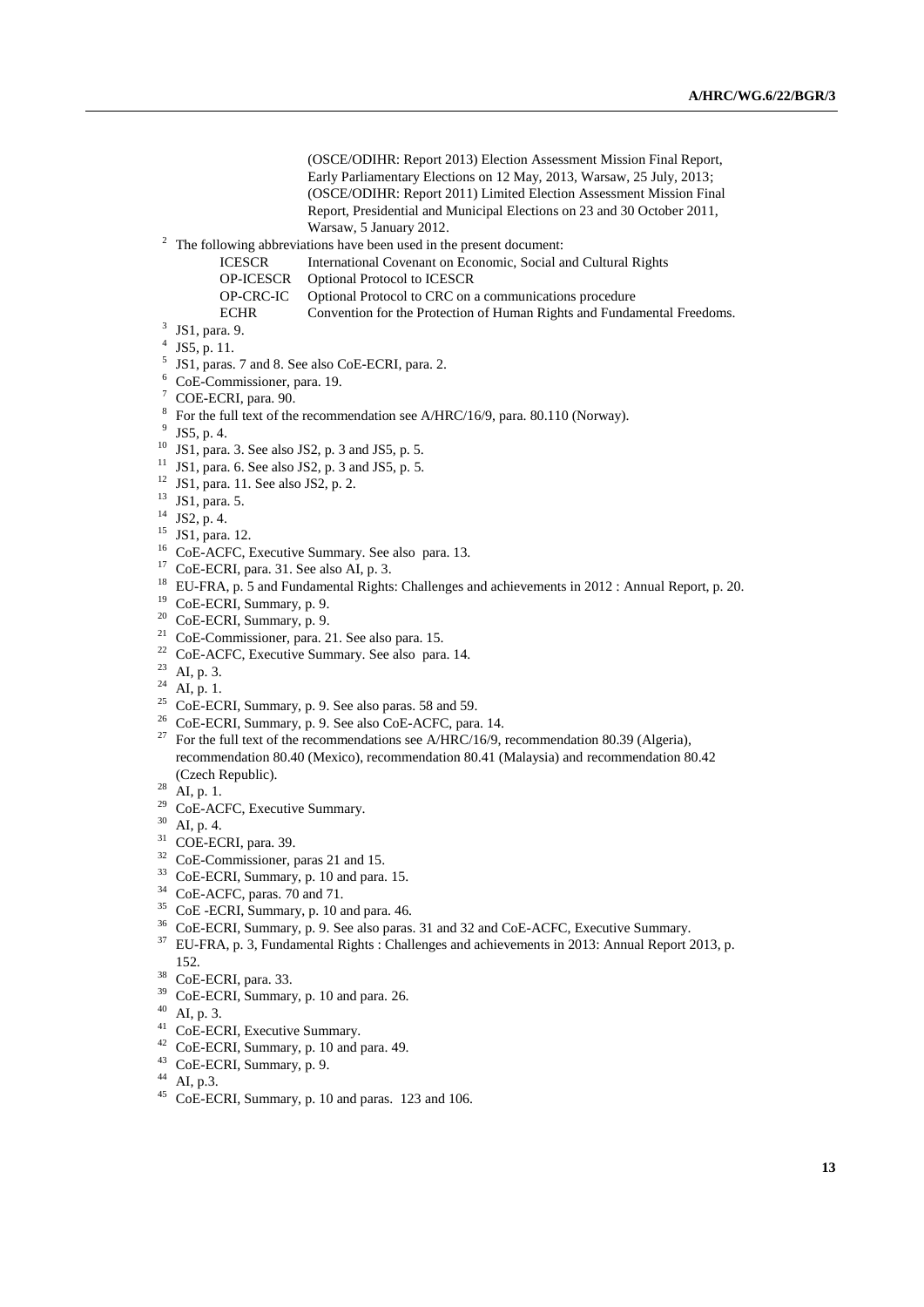- <sup>46</sup> CoE-ECRI, Summary, p. 10 and paras. 120 and 108.
- For the full text of the recommendation see A/HRC/16/9, recommendation 80.58 (Norway).
- JS5, p. 6. See also CoE-Commissioner, para. 3.
- CoE-CPT Report of December 2012, para. 17.
- CoE-CPT Report of March 2012, para. 14.
- CoE-CPT Report of December 2012, para. 10 and CoE, p. 2.
- <sup>52</sup> CoE-CPT Report of December 2012, para. 12. See also CoE-CPT Report of December 2012, para. 85.
- <sup>53</sup> CoE-CPT Report of December 2012, para. 11. See also CoE-CPT Report of March 2012, para. 84.
- CoE-CPT Report of December 2012, paras. 42-43.
- CoE-CPT Report of December 2012, para. 51.
- CoE-CPT Report of March 2012, para. 89. See also CoE-CPT Report of December 2012, para. 19.
- CoE-CPT Report of December 2012, para. 32. See also CoE-CPT Report of March 2012, para. 116.
- CoE-CPT Report of March 2012, para. 119.
- JS3, para. 1.
- JS1, para. 29. See also JS5, p. 5.
- JS3, para. 15. See also JS1, para. 15.
- JS3, para. 13. See also JS1, para. 22.
- JS1, paras. 16. See also JS3, para. 17.
- JS3, para. 17. See also JS1, para. 23.
- JS3, para. 18.
- JS3, para. 19.
- JS1, paras. 13.
- JS1, para. 30. See also JS3, p. 10.
- JS3, p. 9.
- JS2, p. 4.
- JS3, p. 9.
- JS1, para. 48.
- JS1, para. 55.
- JS2, p. 4.
- <sup>75</sup> For the full text of the recommendation see A/HRC/16/9, recommendation 80.51 (Brazil).
- JS5, p. 5.
- CoE-GRETA, p. 7, and paras. 10 and 113.
- For the full text of the recommendation see A/HRC/16/9, recommendation 80.57 (Republic of Moldova).
- JS5, p. 6. See also JS2, p. 4.
- CoE-GRETA, para. 118. See also para. 100.
- CoE-GRETA, para. 71.
- CoE-GRETA, para. 119.
- 83 CoE-GRETA, para. 120.
- CoE-GRETA, p. 7.See also para. 128.
- CoE-GRETA, para. 208.
- COE-GRETA, para. 195.
- CoE-GRETA, p. 7and para. 169. See also JS2, p. 4.
- CoE-GRETA, para. 188.
- JS1, para. 25.
- <sup>90</sup> CoE-CPT Report of March 2012, para. 22.
- CoE-Commissioner, para. 19.
- <sup>92</sup> CoE-CPT Report of March 2012, para. 149. See also CoE-CPT Report of December 2012, para. 62. For the full text of the recommendations see A/HRC/16/9, the recommendation 80.64(Nigeria) and the recommendation no 80.67 (Hungary).
- JS5, pp. 4, 6 and 7.
- 
- <sup>95</sup> CoE-CPT Report of December 2012, para. 13.
- CoE-Commissioner, paras. 2-3.
- For the full text of the recommendation see A/HRC/16/9, recommendation 80.15 (Norway).
- JS5, p. 5.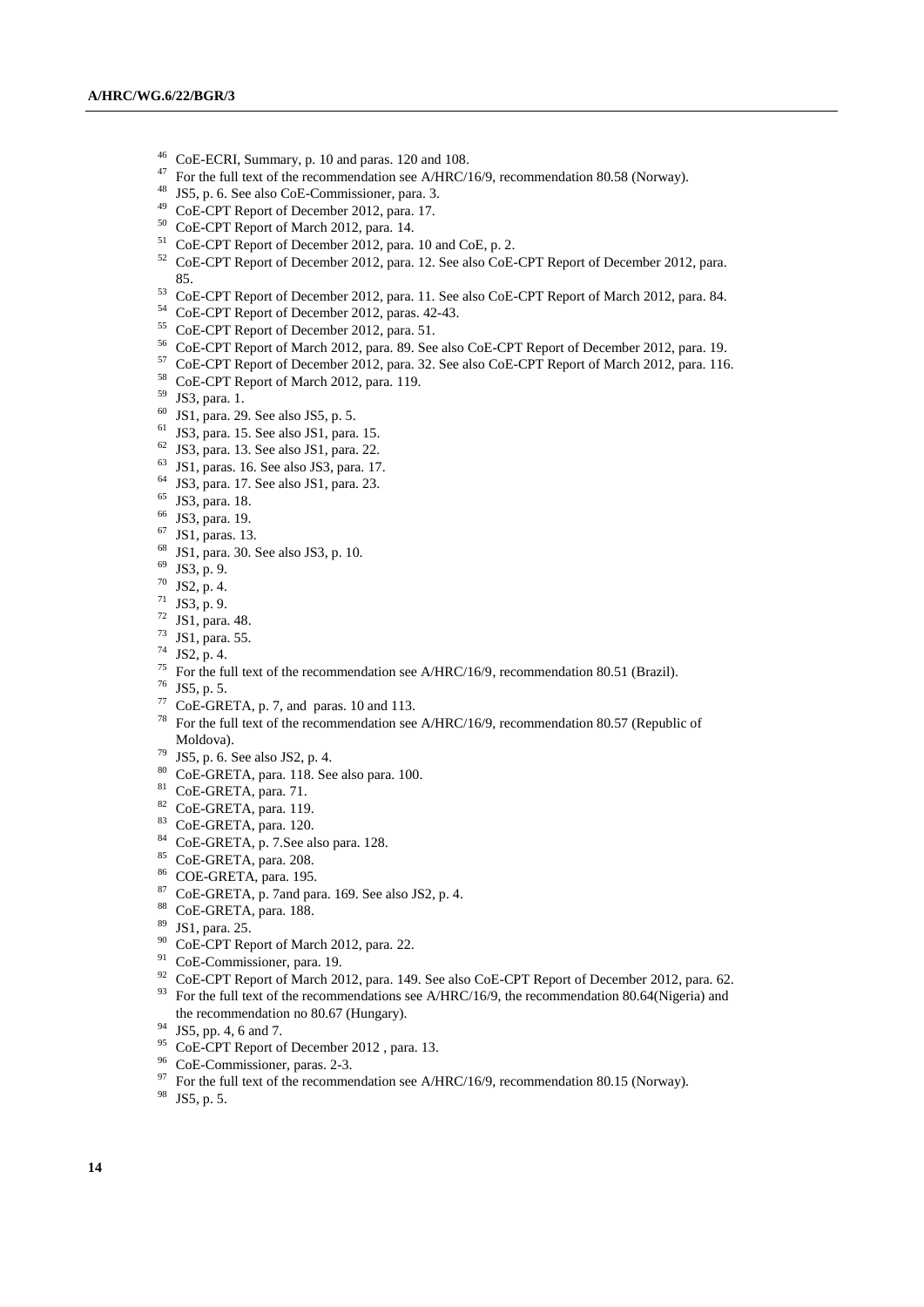- $99$  For the full text of the recommendation see A/HRC/16/9, recommendation 80.20 (Belgium).
- <sup>100</sup> JS5, pp. 2-3.
- <sup>101</sup> OSCE-ODIHR Report of 2013, pp. 14-15.
- <sup>102</sup> OSCE-ODIHR Report of 2013, p. 15.
- <sup>103</sup> CoE-ACFC, Executive Summary, p. 2.
- $104$  OSCE-ODIHR Report of 2013, p. 17.
- <sup>105</sup> CoE-ACFC, para. 141. See also OSCE-ODHIR Report of 2011, p. 27, para. 28.
- <sup>106</sup> CoE-ACFC, Executive Summary.
- <sup>107</sup> EU-FRA, p. 3, The Rights to Political Participation for Persons with disabilities: human rights indicators (2014), p. 41.
- <sup>108</sup> JS2, paras. 5.1 and 5.3.
- <sup>109</sup> JS1, para. 61.
- <sup>110</sup> JS4, p. 1.
- <sup>111</sup> JS1, para. 53.
- <sup>112</sup> JS1, para. 47. See also JS4, p. 2.
- $113$  JS4, p. 2. See also JS1, paras. 64, 65 and 66.
- <sup>114</sup> CoE-ECRI, para. 118.
- <sup>115</sup> JS1, paras. 44 and 68. See also JS4, pp. 2-3.
- <sup>116</sup> JS4, p. 2.
- <sup>117</sup> JS1, para. 62. See also JS2, para. 4.2.
- <sup>118</sup> BFPA, p. 1.
- <sup>119</sup> BFPA, p. 2.
- <sup>120</sup> For the full text of the recommendation see A/HRC/16/9, recommendation 80.19 (Slovakia).
- $121$  JS5, p. 2.
- <sup>122</sup> For the full text of the recommendation see A/HRC/16/9, recommendation 80.98 (Slovenia).
- <sup>123</sup> JS5, p. 4.
- <sup>124</sup> JS2, paras. 2.1, 2.2 and 2.3.
- <sup>125</sup> OSCE-ODHIR Report of 2013, p. 16 and OSCE-ODHIR Report of 2011, p. 17.
- <sup>126</sup> CoE-ACFC, para. 9.
- <sup>127</sup> CoE-Commissioner, para. 20.
- <sup>128</sup> CoE-ACFC, para. 10.
- <sup>129</sup> CoE-ACFC, Executive Summary.
- <sup>130</sup> CoE-ECRI, paras. 76 and 78. See also CoE-Commissioner, para. 16.
- <sup>131</sup> CoE-ECRI, Summary, p. 10. See also CoE-ACFC, Executive Summary.
- <sup>132</sup> CoE-ACFC, para. 19. See also EU-FRA, pp.11, 12 and 13 and OSCE-ODHIR Report of 2013, p. 17.
- <sup>133</sup> CoE-ECRI, para. 76.
- <sup>134</sup> CoE-Commissioner, para. 9.
- <sup>135</sup> EU-FRA, p. 6 and Fundamental Rights: Challenges and achievements in 2012: Annual Report, p. 198.
- <sup>136</sup> CoE-Commissioner, para. 12.
- <sup>137</sup> CoE-ACFC, Executive Summary.
- <sup>138</sup> CoE-Commissioner, para. 5.
- <sup>139</sup> For the full text of the recommendation see A/HRC/16/9, recommendation 80.70 (Canada).
- <sup>140</sup> JS5, p. 3.
- <sup>141</sup> For the full text of the recommendation see A/HRC/16/9, the recommendation 80.97 (Finland).
- <sup>142</sup> JS5, p. 3.
- <sup>143</sup> CoE-ECRI, Summary, p. 9.
- <sup>144</sup> JS5, p. 3.
- <sup>145</sup> CoE-ACFC, para. 19. See also EU-FRA, pp.11, 12 and 13 and OSCE-ODHIR Report of 2013, p. 17.
- <sup>146</sup> COE-ECRI, paras. 97, 98 and 100.
- <sup>147</sup> CoE-ACFC, p. 46.
- <sup>148</sup> CoE-Commissioner, para. 14.
- <sup>149</sup> CoE-ACFC, Executive Summary and para. 17.
- <sup>150</sup> CoE-ACFC, Executive Summary.
- <sup>151</sup> CoE-ACFC, paras. 106.
- <sup>152</sup> For the full text of the recommendation see A/HRC/16/9, recommendation 80.10 (Argentina).